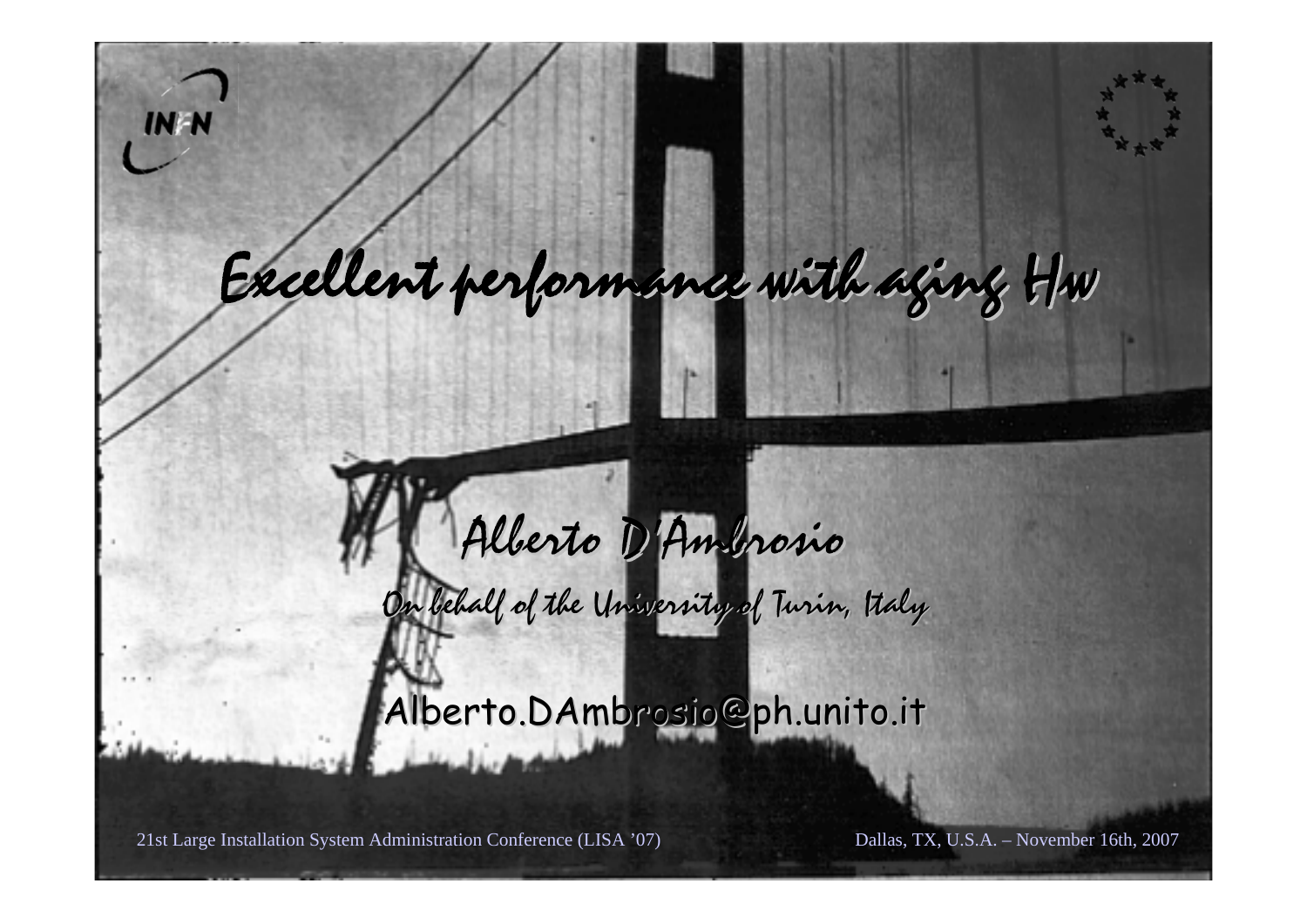



## THE SAFETY FACTOR (From "Programming Pearls", by Jon Bentley)

The Brooklyn Bridge is the only suspension bridge of its era still standing:

- John Roebling had sense enough to know what he didn't know.
- $\bullet\,$  He designed the bridge six times as strong as it would have needed to be.
- $\bullet\,$  He built a good bridge by employing a huge safety  $\,$ factor to compensate for his ignorance.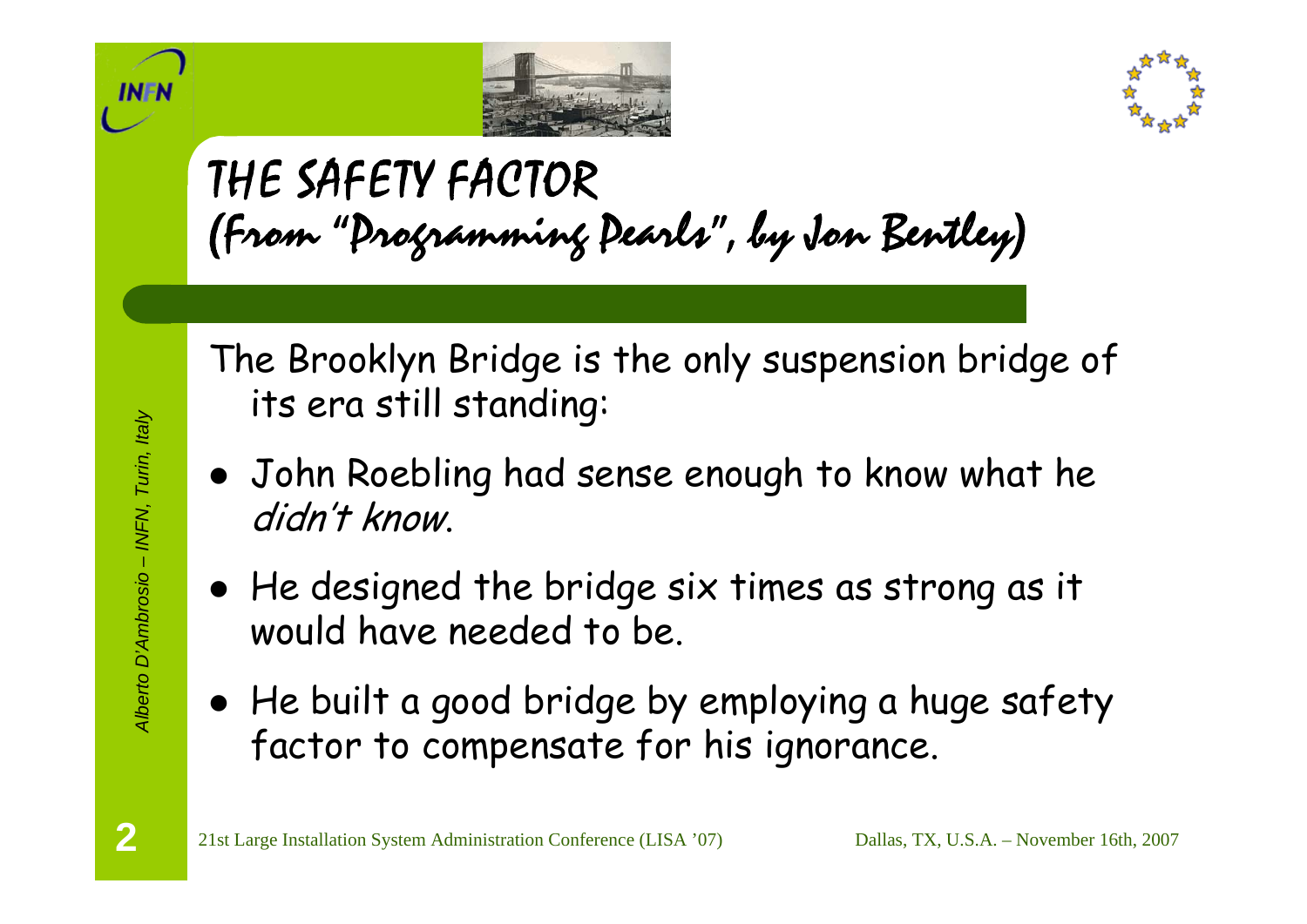



## THE FACTS OF LIFE

Unfortunately, due to factors you can't change (budget restrictions, politics, etc..), you often have to administer a system designed by someone else.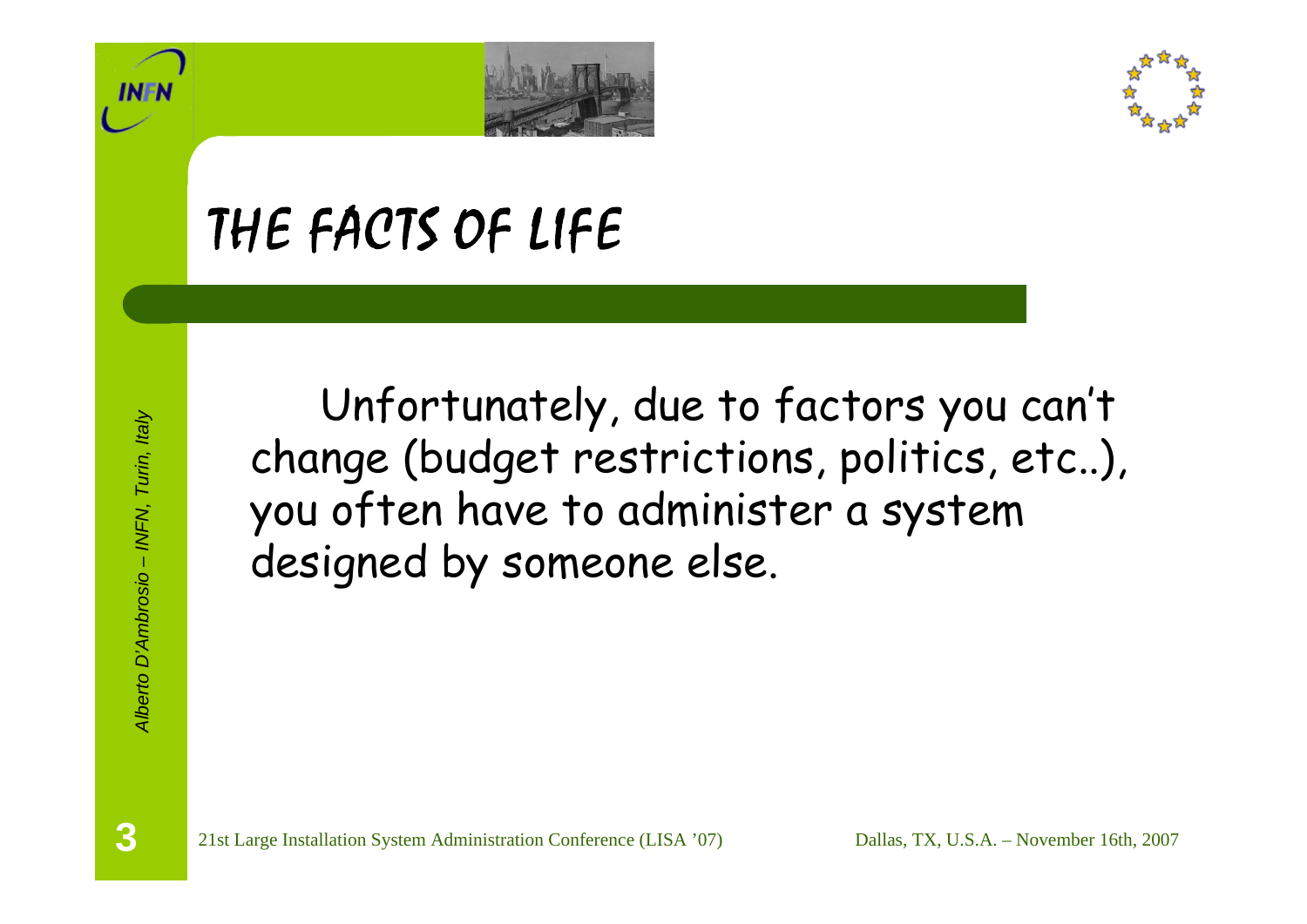



## MY CASE STORY

For our departmental mail-server I was given :

- $\bullet$  2 powerful workstations (instead of real servers)
- $\bullet$  A storage subsystem no longer produced a couple of months after the purchase
- $\bullet$  Disk space barely sufficient for our initial needs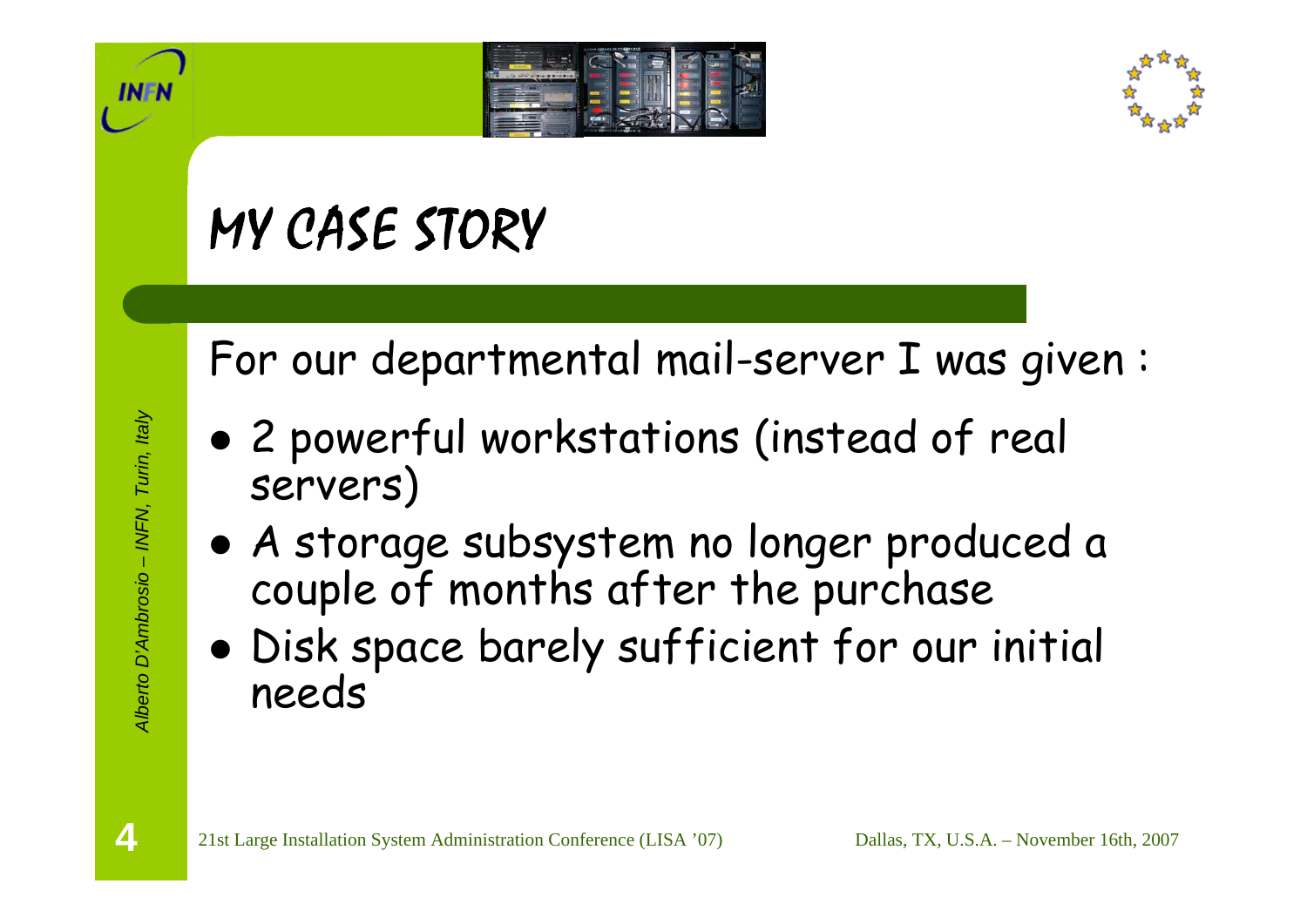



### FIXES, TRICKS, PATCHES AND WORKAROUNDS From 2002 till' 2004

## Everything went well for a couple of years:

- Brand-new mail-server processing 5 Kmsgs/day
	- • $\,\cdot\,$  The system was able to manage this workload
- Installed anti-spam filter
	- • $\,\cdot\,$  The workload increased; system still able to manage it.
- - 10 Kmsgs/day
	- •The workload increased; system still able to manage it.
- Enabled Bayesian correction for the spam-filter
	- •The workload increased; system sometimes overloaded.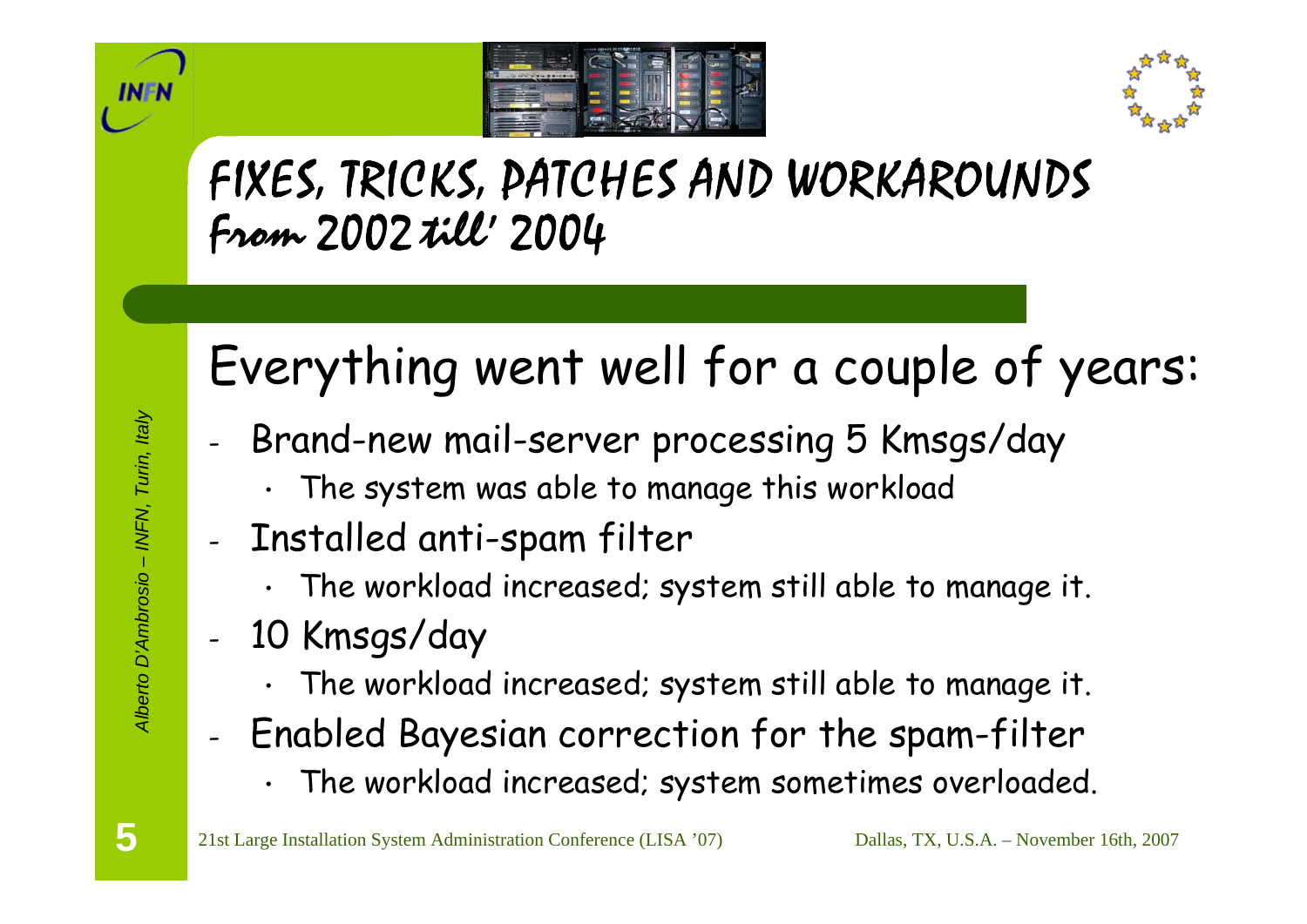



#### FIXES, TRICKS, PATCHES AND WORKAROUNDS From 2004 till' 2005

#### First problems, first fixes:

- - Installed E-Mail content-scanner with anti-virus filter
	- Too much swapping activity
	- •Frequent SMTP-OUT timeouts (lots of user complaints)
	- FIXES:
		- o **Increased RAM (twice the initial value)**
	- 15 Kmsgs/day
		- •System often overloaded, mainly in the rush hours.
		- "disk full" error messages
		- FIXES:
			- o **Enabled REJECT of SPAM messages**
			- o **One machine added to the cluster**
			- o **Storage increased (10 times the initial global value!)**

-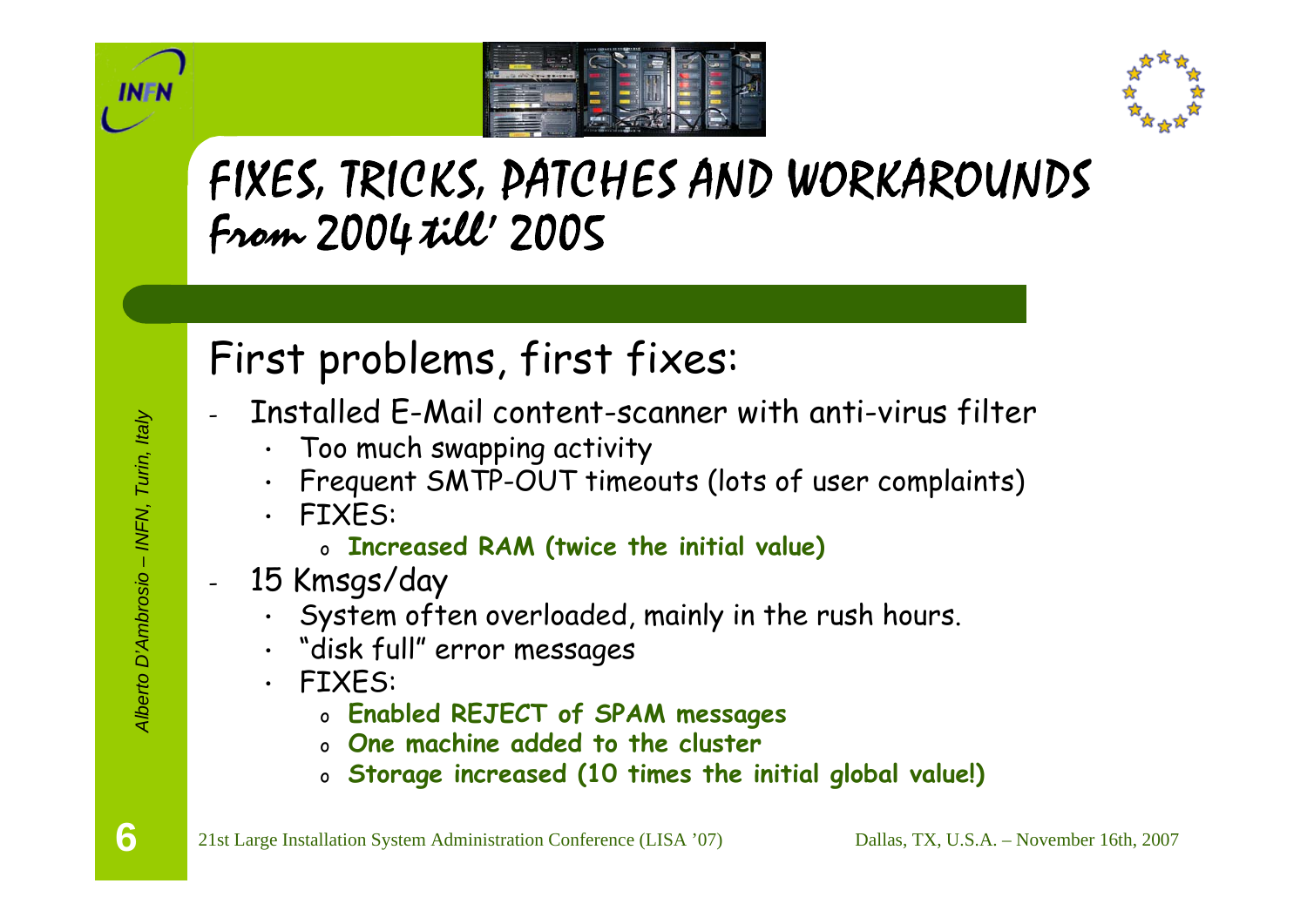



#### FIXES, TRICKS, PATCHES AND WORKAROUNDS From 2005 till' 2006

#### More problems, more fixes:

- - One machine added to the cluster
	- Cluster less "reactive" due to SCSI starvation
	- • FIXES:
		- o **All 3 cluster members plugged to a SCSI arbiter**
- - 20 Kmsgs/day
	- Disk I/O timeout error messages
	- FIXES:
		- o **Swap area moved from shared (slow) storage to local (fast) disk**
		- o **Temporary area of E-Mail content-scanner moved from shared (slow) storage to local RAM disk**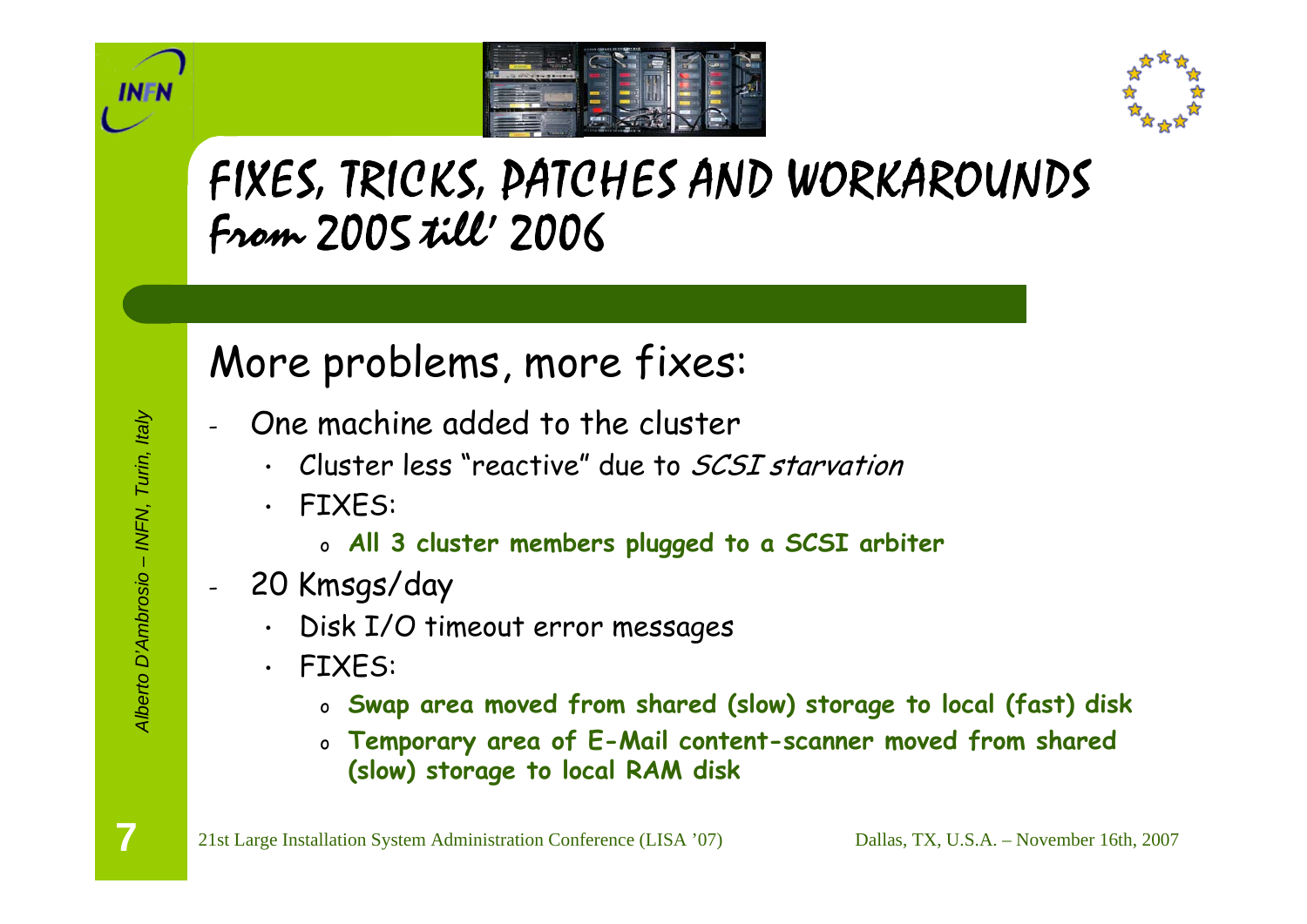



#### FIXES, TRICKS, PATCHES AND WORKAROUNDS From 2006 till' 2007

#### The last fixes:

- - 40 Kmsgs/day
	- •Locking issues on file-based Bayesian DB
	- • FIXES:
		- o **Bayesian single-file DB moved to MySQL server**
- - 60 Kmsgs/day
	- •Very frequent SMTP-OUT timeouts (a deluge of user complaints)
	- • FIXES:
		- o **SMTP-OUT moved to an external (caching) machine**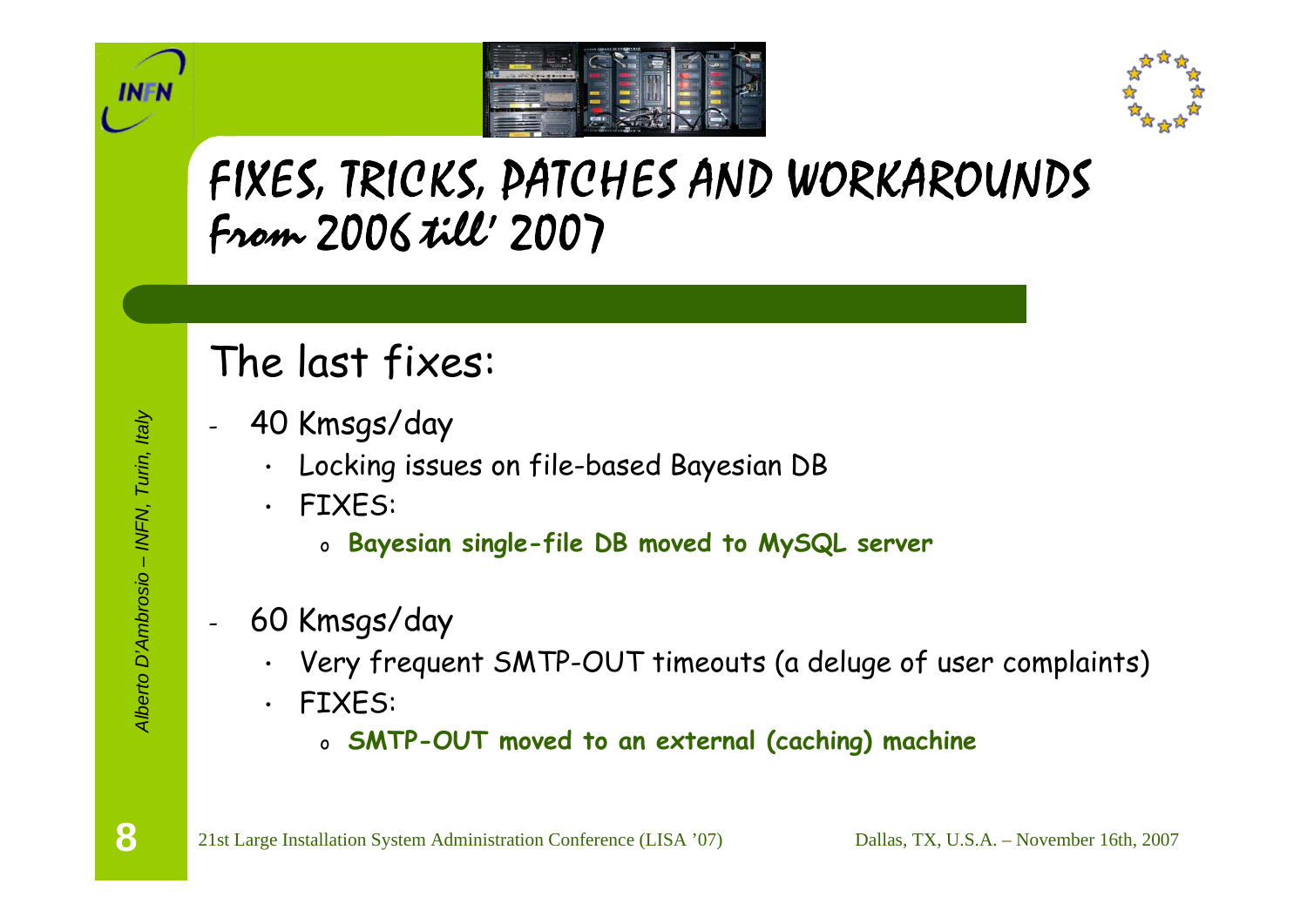



#### THE WHOLE STORY (2002÷2007) From 5000 to 65000 msgs/day!



**INFN** 

**9**

21st Large Installation System Administration Conference (LISA '07) Dallas, TX, U.S.A. – November 16th, 2007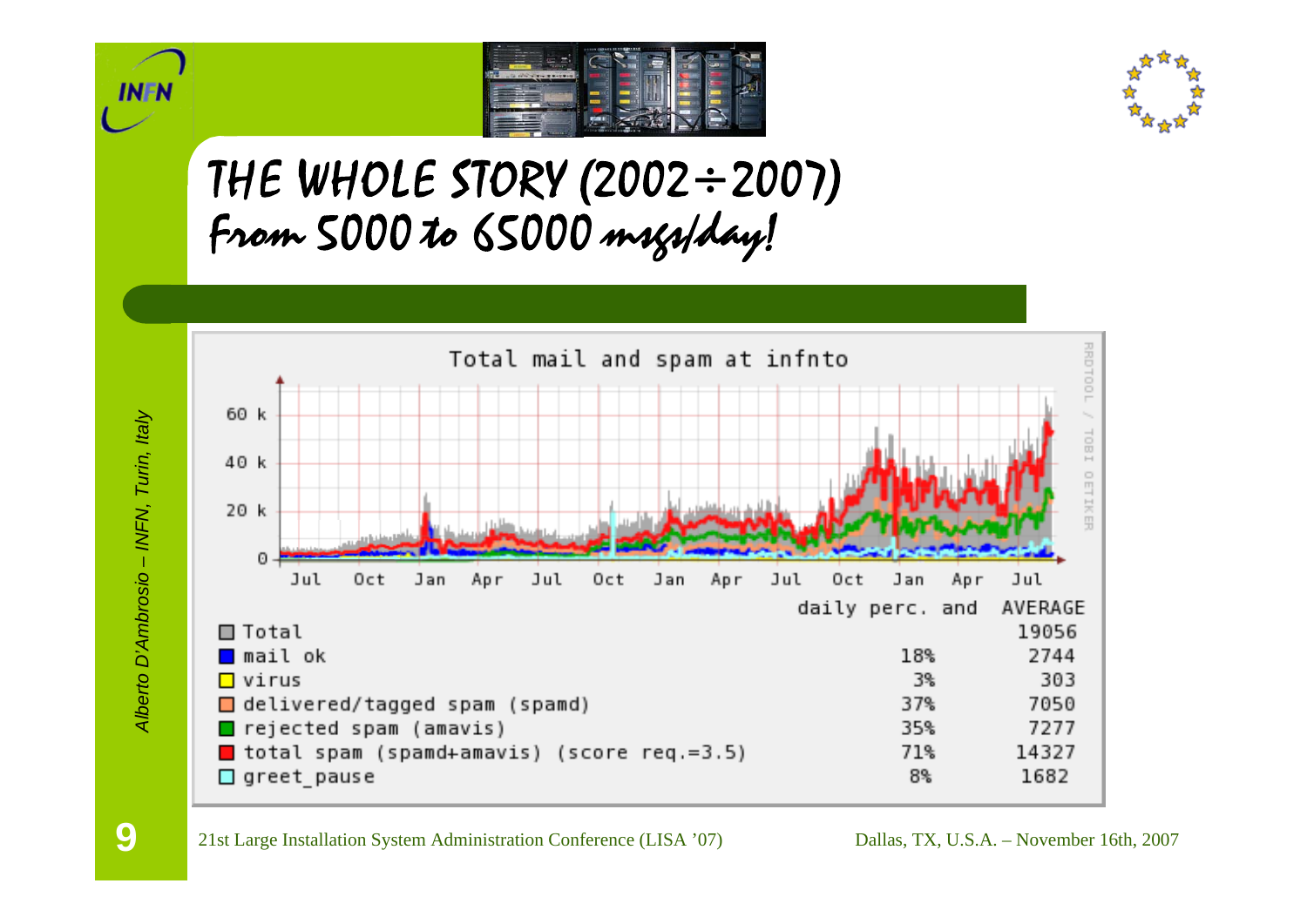



#### FINAL ACHIEVEMENTS AND SUCCESSIVE ACTIVITY Fall 2006 and mid 2007

## Last glories and rising from the ashes:

- December 2006: Performance satisfied request; with this Hw we had our **LISA '06** paper accepted:
	- o **http://www.usenix.org/events/lisa06/tech/cecchini.html**
- August 2007: Replaced with **new** Hw, and recycled as interactive machine:
	- o**IT'S STILL ALIVE & KICKIN'!**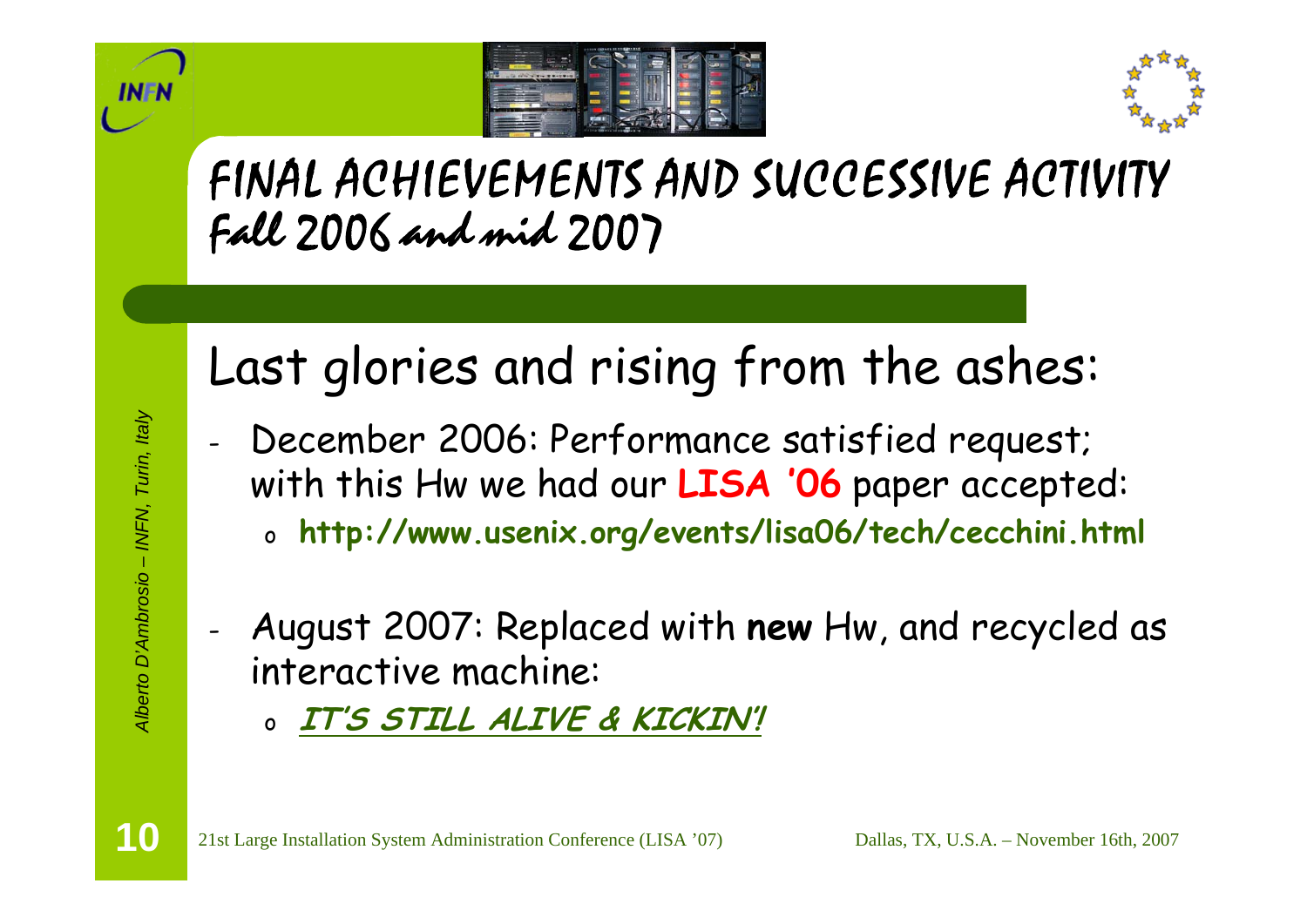



## CONCLUSIONS – The lesson (not) learned…

- Â A system designer should have sense enough to know what he doesn't know.
- $\Rightarrow$  He will be able to design a good system <u>only</u> by employing a huge safety factor to compensate for his ignorance.
- Â Because of several factors (budget restrictions, politics, etc..) you will hardly ever have a well-designed system. In fact…
- Â **Our new system is just sufficient for our current needs. Maybe the story will repeat…**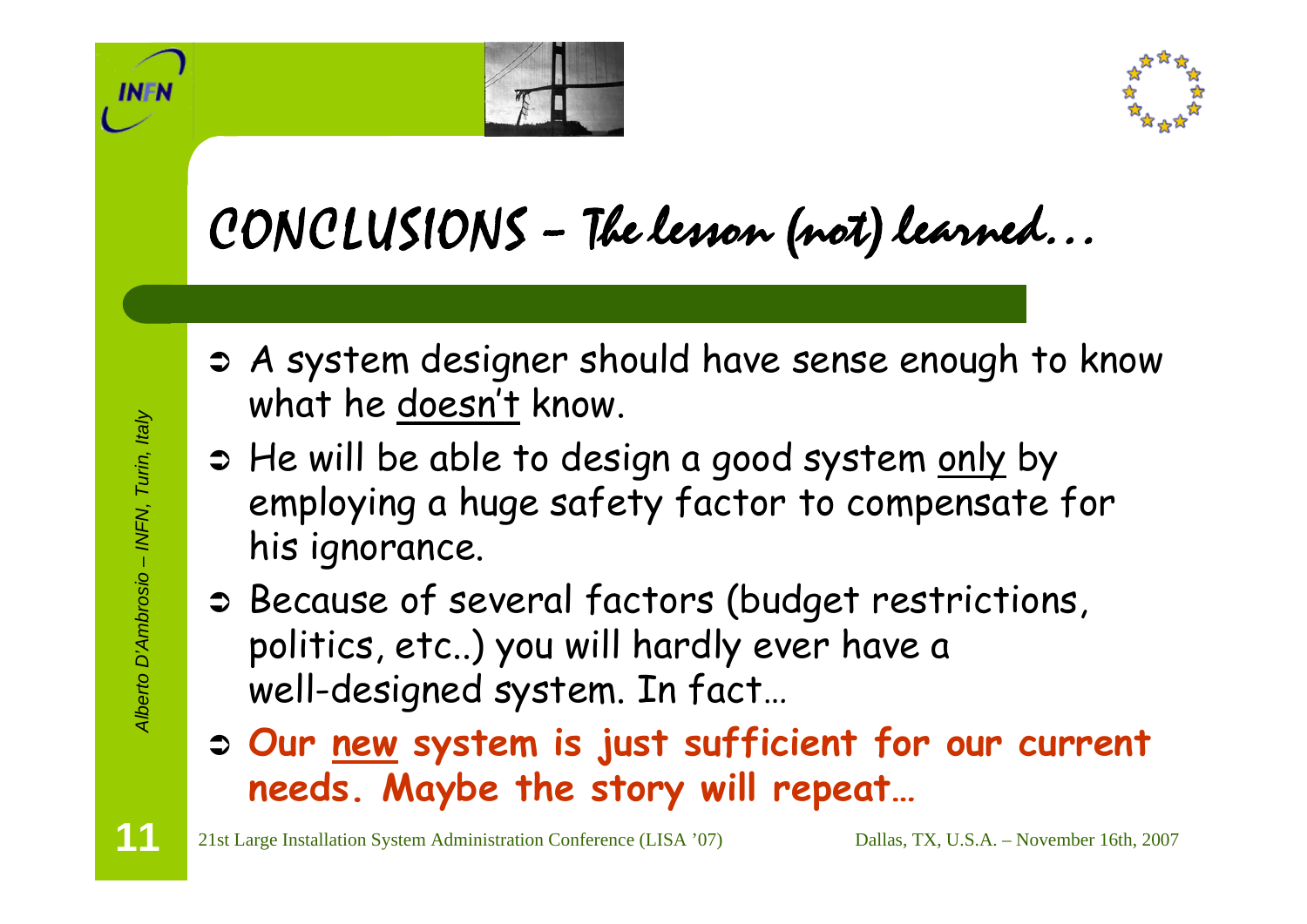



#### ACKNOWLEDGMENTS Thanks to…

- $\bullet\,$  Giampiero Passarino, the fifth floor financer.
- **Lodovico Riccati, who made some dreams come true.**
- Albert Werbrouck, wonderful *draft reviewer*.
- z Silio d'Angelo, spiritual IT guide.
- $\bullet$ Giorgio & Franca, very patient colleagues.

and, last but not least:

• Lorenzo & Elisa, at home!